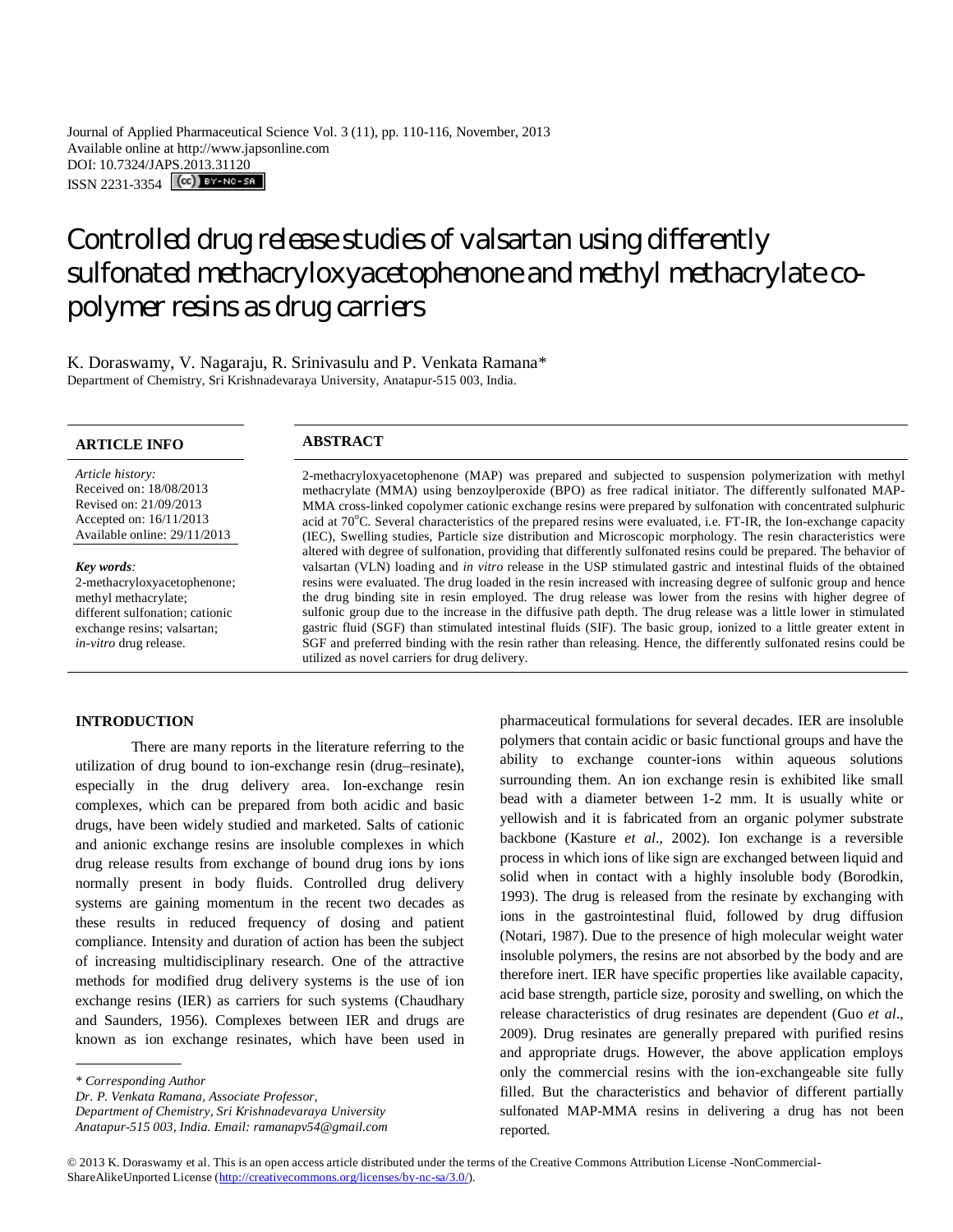As a novel approach, this work was aimed at preparing, characterizing the differently sulfonated resins and to study their effectiveness as cation exchange resins. Valsartan is a pharmaceutical drug used in the treatment of high blood pressure. The behavior of the obtained resins in terms of drug, valsartan (VLN), loading and *in vitro* release were evaluated and discussed. The different partially sulfonated resins had lower ion exchange than the usual resins with the full ion-exchange capacity. Thus, they are feasible for use in delivering the low dose drug.

#### **EXPERIMENTAL SECTION**

#### **Materials**

2-methacryloxyacetophenone (our previous work) (Doraswamy and Venkata Ramana, 2013), methylmethacrylate (Merck), polyvinyl alcohol (MW 85,000–1,24,000, 87–89% hydrolyzed, Merck), benzoyl peroxide (Merck), valsartan (Jubilant Life Sciences Ltd, Nanjangud), concentrated sulfuric acid (Merck), dichloromethane(Merck), sodium chloride(Merck), potassium chloride (Merck), sodium hydroxide (Merck), potassium dihydrogen orthophosphate (Merck) and concentrated hydrochloric acid (Merck) were purchased from various suppliers and used as received. Milli pour water prepared by a water purifier (Milli Q Gradient Century) was used entirely in this work.

#### **Preparation of MAP-MMA cross-linked copolymer**

The cross-linked copolymer bead was prepared by suspension polymerization in a 4-necked reaction kettle fitted with a mechanical stirrer, a dropping funnel, water condenser and a nitrogen inlet in a temperature-controllable oil bath. The aqueous phase (1.5 l) of a 0.5% (w/v) polyvinyl alcohol solution was added to the flask, and the temperature was raised to around 65°C. Under a fixed stirring (400 rpm), the monomer mixture containing MAP (35g), MMA (3.99 g), and BPO (0.5g) was gradually added to the aqueous phase. Then, the temperature was raised around 80°C and maintained at that temperature until the polymerization was terminated (12 h). Thereafter, the bead was washed several times with deionized water, petroleum ether, butan-2-one, acetone and methanol and then sieved. The fraction in the range of 72–150μm (100–200 mesh) was collected, dried at 50°C for 6 h in a hot air oven, kept in a tightly closed container and used for sulfonation. This bead fraction (15.3g) approximately corresponded to 56.8% of the whole beads (26.9g) and 39.2% of the employed monomers respectively.

#### **Preparation of differently sulfonated resins**

Prior to sulfonation, the dried copolymer beads (3 g) was swollen by contacting with dichloromethane (12 ml) for 30 min. The swollen bead was then sulfonated with a fixed volume (30 ml) of concentrated sulfuric acid  $(H_2SO_4)$  in an oil bath maintained at 70°C. The slurry was periodically shaken during the sulfonation. The degree of sulfonation was regulated by varying the reaction times from 0 (no sulfonation) to 220 min. The sulfonated resin was filtered, washed with excess deionized water until neutral pH, and finally dried at 50°C for 6 h. The final resin was kept in a tightly closed container until further investigation.

# **Characterizations of Copolymer Bead and Differently Sulfonated Resins**

#### *Fourier Transform Infrared Spectroscopy*

The resins that were previously dried at 50 °C until reaching a constant weight were crushed and pressed into KBr pellets. The infrared (IR) spectra of the obtained pellets were recorded over the range 4000-450  $cm^{-1}$  by a Fourier transform infrared spectrophotometer (Perkin-Elmer spectrum 100).

#### **Ion-Exchange Capacity**

The IEC of resins was determined by the salt splitting titration (Harland, 1994). An accurate amount  $(0.1 \text{ g})$  of the resins was weighed and added into a 125 ml Erlenmeyer flask containing a 2 N sodium chloride solution (25 ml). The slurry was swirled periodically and left for 3 h to allow for the displacement of  $H^+$ from the resins. Thereafter, the slurry was titrated slowly with a 0.1 N standardized sodium hydroxide (NaOH) solution using phenolphthalein as the indicator. The IEC (meq/g) of the resins was calculated from:

$$
IEC = \frac{c \times v}{w}
$$

Where c is the standardized concentration (N), v is the volume (ml) at an endpoint of the NaOH solution, and w is the weight  $(g)$ of determined resins.

#### **Microscopic Morphology**

The dried resins were viewed by a scanning electron microscope (ZEISS, EVO MA 15 EDS Germany). Before viewing, the samples were fixed on stubs and sputter-coated with gold in a vacuum evaporator (EMITECH SC7620 Sputter Coater Germany).

## **Swelling studies**

The resin dried at 50°C for overnight were suspended in deionized water for 3h. The diameter of 200 particles on the images was randomly measured with a calibrated digital micrometer of the image analysis program (An Mo Dino Capture version 2.3.0.0, Taiwan). Then average diameter of the dried and swollen resins was determined and the swelling (%) of the resin was calculated using the following equation (Halder and Sa, 2005).

$$
Swelling (%) = \frac{d_{swell} - d_{dry}}{d_{dry}} \times 100
$$

# **Behavior of Differently Sulfonated Resins as Drug Carriers VLN Loading**

VLN loading into the differently sulfonated resins was carried out by the double batch method. In this process, 0.5 g of resin was placed into a 1.0% (w/v) VLN solution in water (100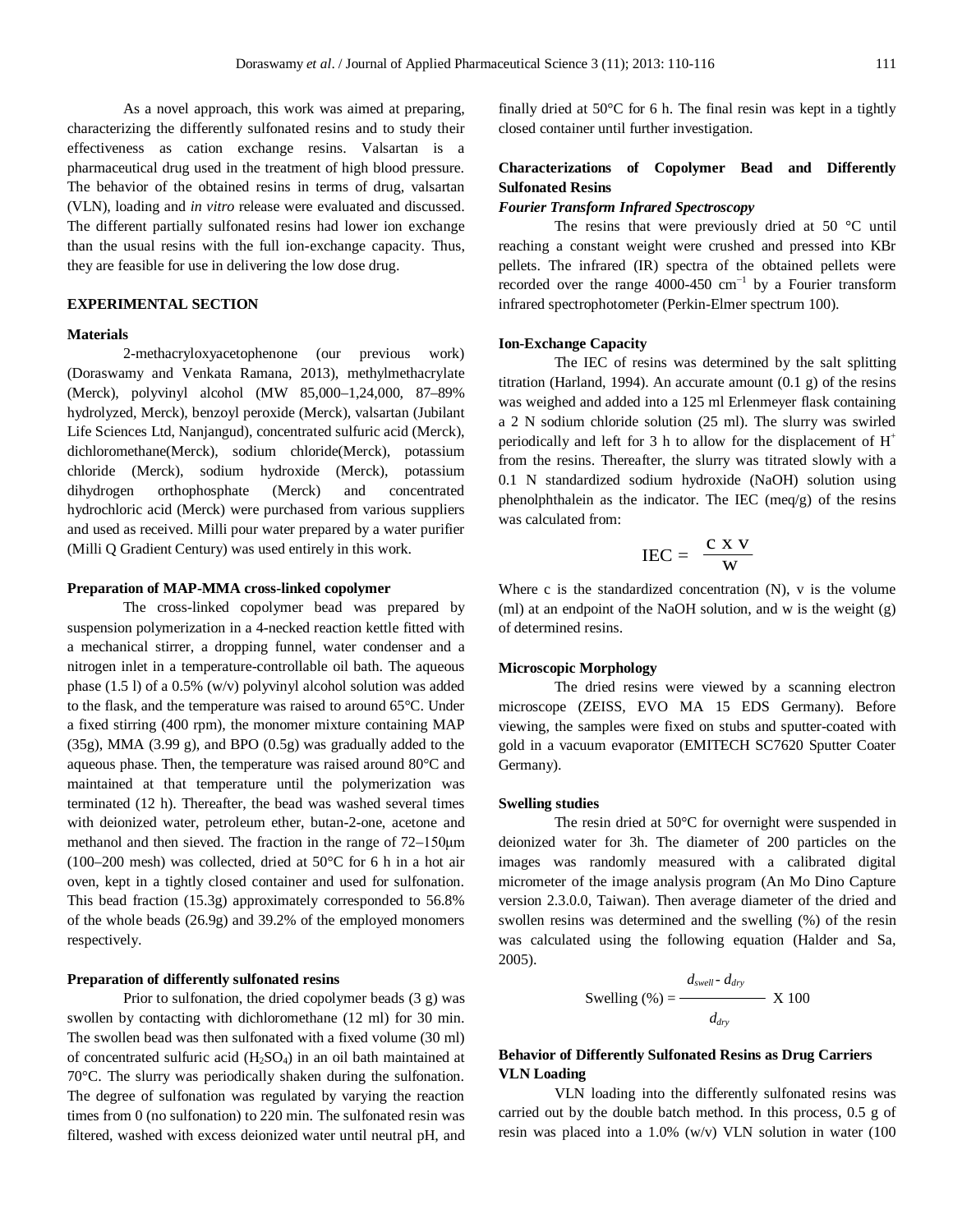ml). The preliminary test showed that this selected drug solution could provide maximum drug loading for the resins. The mixture was allowed to come to equilibrium for drug exchange (24 h) at 35°C under constant agitation (Magnetic stirrer, vision lab equipment). A preliminary study proved that 24 h was sufficient for achieving equilibrium. Thereafter, the obtained resinate was washed with deionized water to remove the unloaded drug. The resinate was dried overnight in a hot air oven at 50°C and then stored in a tightly closed container. The drug content was determined by eluting 50 mg of each resinate with a 1 N KCl solution (200 ml) and then calculated in % w/w as the (amount of drug/amount of resinate) x100 (Cuna *et al*., 2000). The eluted drug was assayed by a UV spectrophotometer (LABINDIA, 3000<sup>+</sup>) at 254 nm.

#### **VLN Release**

*In vitro* VLN release was investigated in the USP simulated gastric and intestinal fluids (600 ml) by a USP release testing apparatus (LABINDIA) (Rockville, 2006). Each resinate prepared from the differently sulfonated resins was weighed to obtain an equivalent of 25 mg VLN and then added into the release vessel. The rotation and temperature were set at 50 rpm and  $37\pm1\degree$ C, respectively, throughout testing. At the predetermined times, small portions (5ml) of the medium were withdrawn through a filter and assayed by the UV spectroscopic method. The same volume of fresh medium was returned to maintain the volume entirely constant. The release testing was conducted in triplicate.

#### **RESULTS AND DISCUSSION**

# **Characterization of Co-polymer (MAP-MMA)**  *Elemental Analysis*

The MAP-MMA co-polymer was characterized by elemental analysis. The found values of C & H are consistent with calculated values. Anal. Calcd: C, 65.97; H, 6.52. Found: C, 64.86; H, 5.92.

#### **IR Spectral studies**

The IR spectrum of the MAP-MMA co-polymer (Figure. 1, R/0) shows absorption around 2955cm-1 **,** which has been identified as –CH back bone methylene stretching vibration. The ester carbonyl is identified by the appearance of a strong absorption band at  $1734 \text{ cm}^{-1}$ . The C-O-C stretching vibrations in the compound are confirmed by absorption at  $1183 \text{ cm}^{-1}$ . The keto carbonyl functionality is identified by a sharp absorption band at  $1696$  cm<sup>-1</sup>.

# **Characterizations of Differently Sulfonated Resins**

The copolymer beads were prepared by suspension polymerization and then sulfonated for varied reaction times to transform into the differently sulfonated resins, the codes of which are displayed in Table 1. To evaluate the success of this process, the IR spectra and the ion-exchange capacity of the obtained resins were determined. The IR spectra of the differently sulfonated resins are shown in Figure. 1.

There are significant new absorption bands around 1241- 1166 and 3430-3415 cm<sup>−</sup><sup>1</sup> in the IR spectra of the copolymer beads after sulfonation. These are attributed to the stretching vibrations of the S=O and O–H of the sulfonic group  $(-SO<sub>3</sub>H)$ , respectively (Oliveira *et al*., 2005). The bands appeared more prominently in the IR spectra of the resins treated with the longer sulfonation periods, demonstrating the higher degree of sulfonic group introduced into the resins. The IR absorption bands indicated that the differently sulfonated MAP-MMA cross-linked copolymer resins could be successfully prepared. To determine the ionexchange function of the introduced sulfonic group, the IEC of the prepared resins as well as the copolymer beads were determined (Table 1).

The copolymer beads showed no ion-exchange property  $(IEC = 0 \text{ meg/g})$  due to the absence of sulfonic group. In contrast, the ion-exchange property and hence IEC were found in the sulfonated resins. The IEC increased as the resins were treated with the longer sulfonation periods. This evidence confirmed the successful addition of varied degrees of sulfonic group into the resins. The sulfonic group is the ion-exchangeable site of the resins. In an ionic solution (e.g., NaCl as an ionic solution used in the determination of IEC), the sulfonic group ionized and interchanged its counterion  $(i.e., H<sup>+</sup>)$  with another cationic counterion (i.e., Na<sup>+</sup>). Greater the degree of sulfonic group added in the resins, greater is the interchange of the counterions, thus providing the higher IEC. It was also observed that the weight and hence the percent weight increase of the obtained resins in relation to the employed copolymer bead increased as the sulfonation time was increased (Table 1). This was due to the more sulfonic group introduced into the resins. However, this work could not provide the percent yield of the resins in relation to the used reactants because the actually reacted amount of sulfuric acid, which was added in excess for sulfonation, was not determined. The scanning electron micrographs of the resins show that the surfaces and shapes of the different partially sulfonated resins were smooth and spherical in shape. The scanning electron micrographs show fractures on the hollow surface of moderately sulfonated resin, i.e.,  $R/40$  (Figure. 2). No sulfonation  $(R/20)$  and the fully  $(R/220)$ sulfonated resins had no such fractures. This evidence might indicate that the fractures did not occur during the sulfonation step but rather during the post treatment, i.e., the washing step where the swelling of resins occurred. During swelling, the hollows in R/40 were the point of highest swelling. Because of uneven swelling, these regions were likely to be stretched by a greater force or in other words, had a greater internal tension than the adjacent or other regions, thus making them prone to fracture (Coutinho *et al*., 2004). On the other hand, the fully sulfonated resin beads (R/120 and R/ 220) swelled evenly, keeping the internal tension small enough that no fractures occurred. Additionally, no fractures were found in R/25 and R/0 owing to the very low and no swelling, respectively.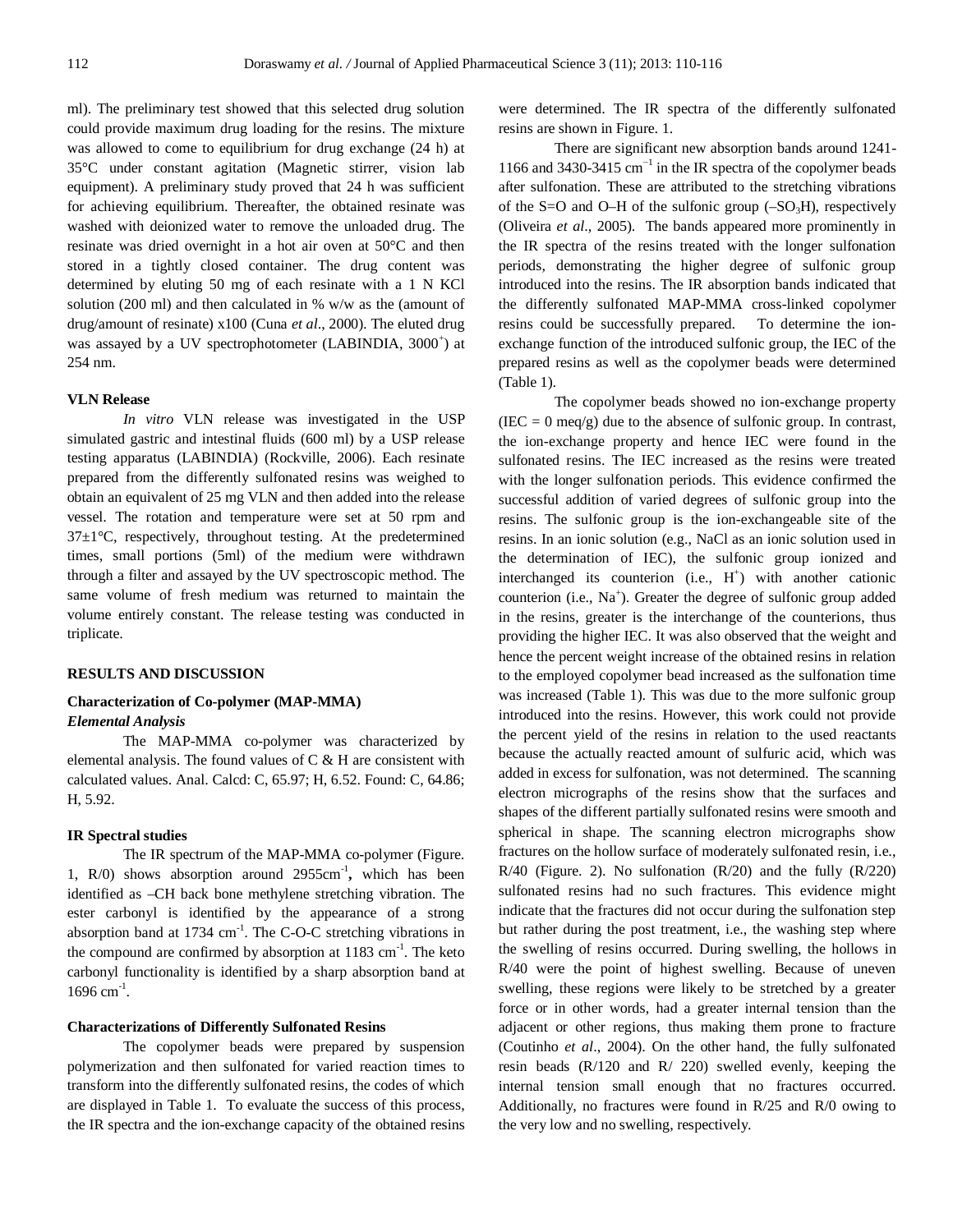

**Fig. 1:** Fourier Transform infrared spectra of MAP-MMA copolymer(R/0) and its differently sulfonated resins.

|--|

| <b>Sulfonation Time (min)</b> | <b>Assigned code</b> | $(gm)^a$<br><b>ResinWeight</b> | % weight increase | IEC $(meq/g)^c$   |
|-------------------------------|----------------------|--------------------------------|-------------------|-------------------|
|                               | R/0                  | 3.000                          | 0.000             | $0.000 \pm 0.000$ |
| 25                            | R/25                 | 3.153                          | 5.100             | $0.616 \pm 0.002$ |
| 40                            | R/40                 | 3.496                          | 16.530            | $2.436 \pm 0.002$ |
| 70                            | R/70                 | 4.704                          | 56.800            | $4.268 \pm 0.009$ |
| 120                           | R/120                | 5.850                          | 95.000            | $5.624 \pm 0.006$ |
| 220                           | R/220                | 6.647                          | 121.566           | $5.873 \pm 0.008$ |

<sup>a</sup>After drying at 50°C for 6 h<br><sup>b</sup>100 x (resin wt-bead wt)/bead wt, where bead wt =3.000g

 $\mbox{``Mean} \pm \mbox{SD}$  from triplicate measurement

#### **Table. 2:** VLN loading and resinate formulation obtained from differently sulfonated resins

| <b>Resin</b> | VLN loaded in resinate $(\%w/w)^a$ | Amount of resinate formulation $(mg)^{D}$ | $(mg)^c$<br>Amount of emploved resin |
|--------------|------------------------------------|-------------------------------------------|--------------------------------------|
| R/0          |                                    |                                           |                                      |
| R/25         | 13.26±0.001                        | 206.56                                    | 181.56                               |
| R/40         | $36.93 \pm 0.007$                  | 76.08                                     | 57.08                                |
| R/70         | $52.42 \pm 0.003$                  | 63.92                                     | 38.92                                |
| R/120        | $57.63 \pm 0.002$                  | 58.52                                     | 33.52                                |
| R/220        | $61.86 \pm 0.005$                  | 56.23                                     | 31.23                                |
|              |                                    |                                           |                                      |

 ${}^{\text{a}}$ Mean  $\pm$  SD from triplicate measurement

b<sub>C</sub>ontaining equivalently 25mg VLN

<sup>c</sup>The amount of resinate formulation minus 25mg VLN



**Fig. 2:** Scanning electron micrograph of sulfonated MAP-MMA copolymer (R/40)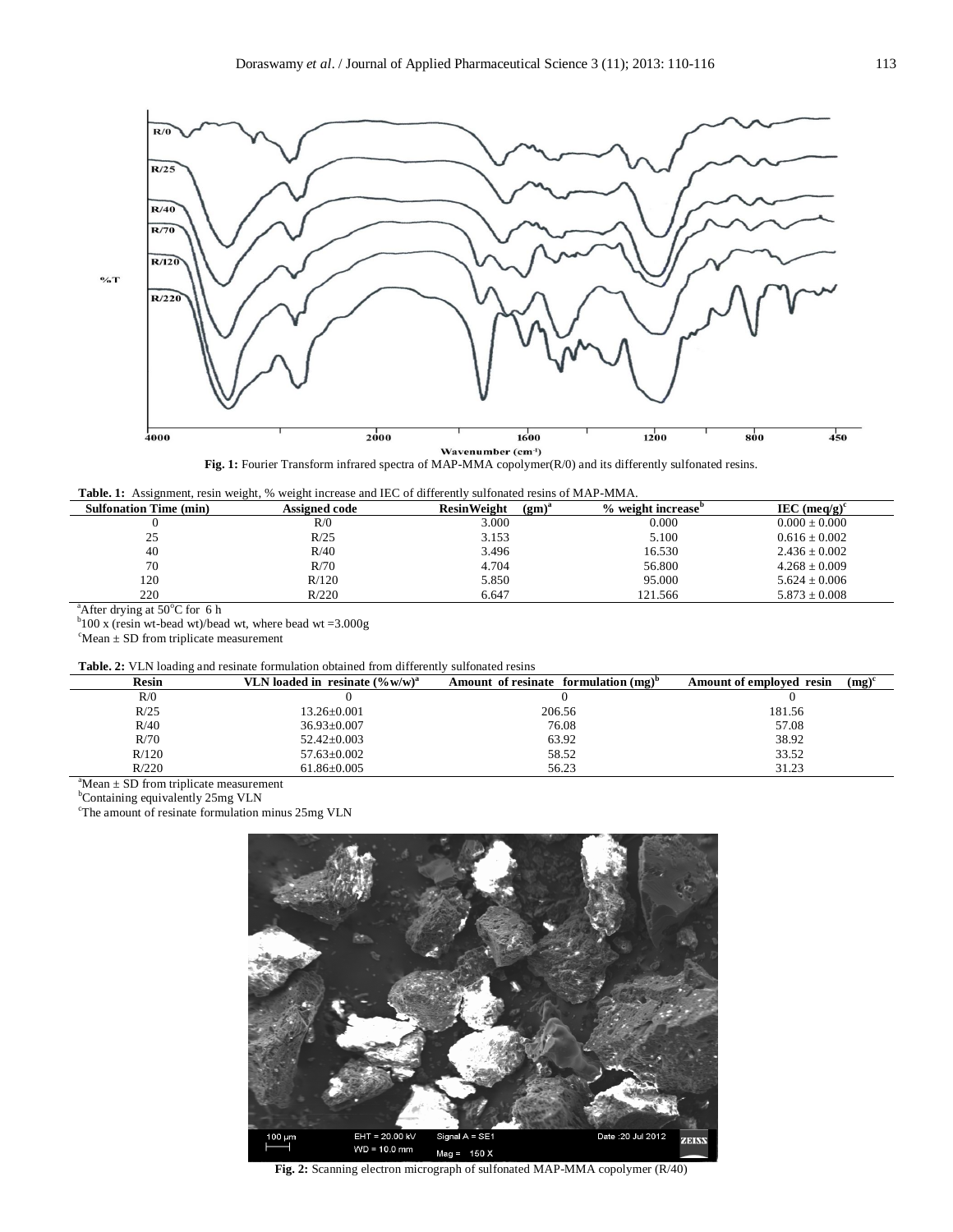



**Differently Sulfonated resins** 

**Fig. 4:** Average diameter in dry (square), wet (diamond) and swelling (triangle) states of differently sulfonated resins.



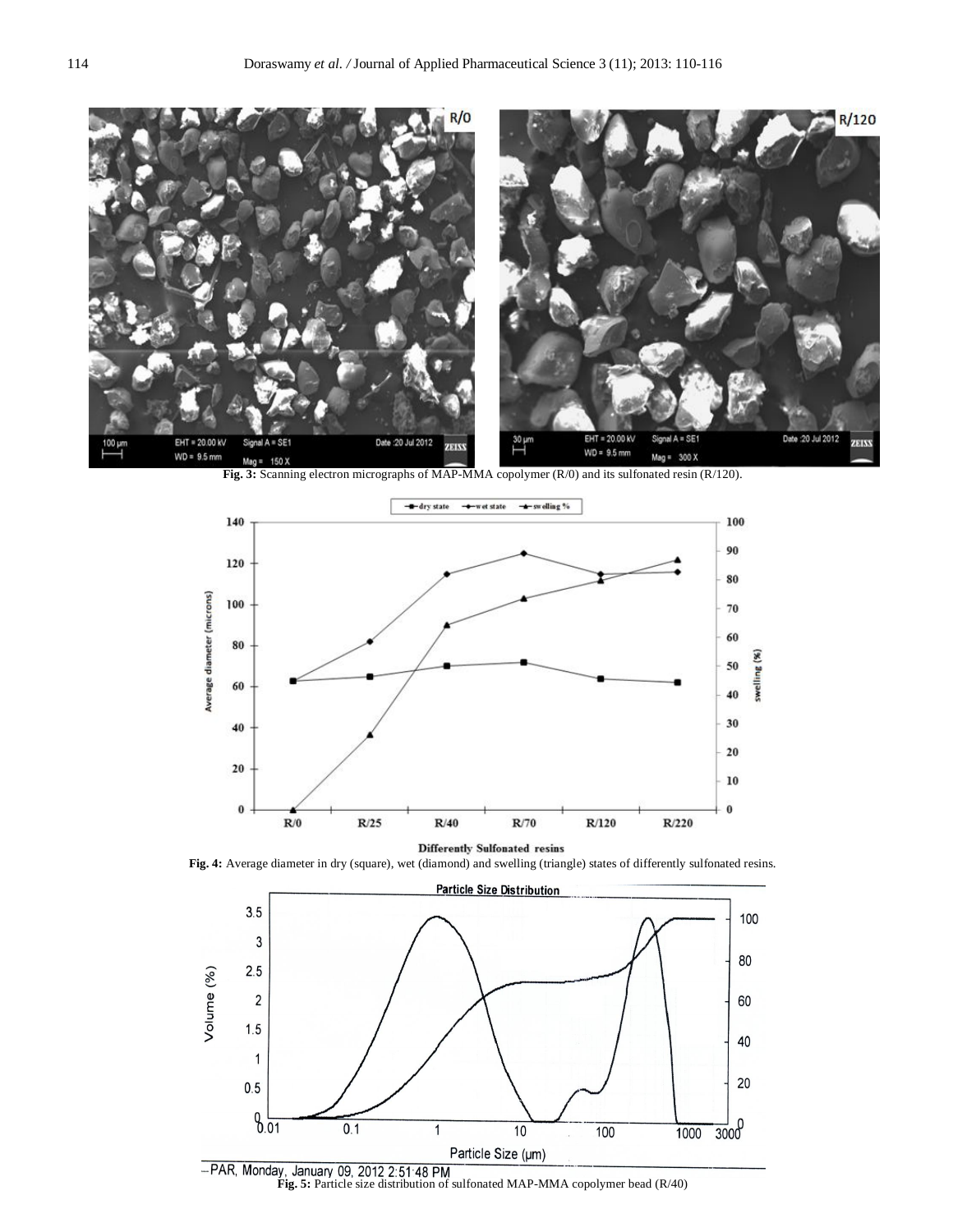

In fact, the fractures and breakages could be observed even in commercial resins if treated improperly during use; nevertheless, they did not significantly influence the ion-exchange property of the resins. The scanning electron micrographs of R/0, R/120 are shown in Figure. 3.

Average diameters in the dry and wet states as well as the swelling of the resins are shown in the Figure. 4. In the dry state, the average diameters of the differently sulfonated resins were comparable  $(63 \text{ to } 72 \text{ µm})$ , where as those in the wet state progressively increased from (82 to 125 µm) in relation to the increased degree of sulfonic group introduced in the resins. As described above, the sulfonic group brought about the increased hydration, thus resulting in the larger wet size and hence the higher swelling of the resins. The swelling occurrence help to confirm the successful introduction of sulfonic group in to the resins.

### **Particle size analysis**

The success and reproducibility of sulfonation and hence the polymerization process was determined by measuring the average particle size distribution of the resin beads (Allen, 1981; Barth, 1984). The particle size distribution of the sulfonated MAP-MMA resin (R/40) was determined using a Malvern Particle size analyzer. The average particle size of the resin is 0.27 µm and distribution curve is relatively broad. The specific surface area of the resin is  $8.44 \text{ m}^2/\text{g}$ . The particle size distribution curve is shown in Figure. 5.

#### **Behavior of Differently Sulfonated Resins as Drug Carriers**

After the resin was placed in the drug solution, VLN dissociated into a cationic molecule would exchange with the resin counterion  $(H<sup>+</sup>)$  and then form the resinate. The VLN loading  $(\%$ w/w) in the resinates prepared from the differently sulfonated resins are presented in Table 2. As expected, the drug loading was greater in the resins treated with the longer sulfonation times and hence the higher degree of sulfonic group. This is due to the fact that the sulfonic group is the ion-exchangeable or drug-binding site of the resins. As it increased, the drug loading in the resinates accordingly increased. It was observed that, the different partially sulfonated resins have the lower ion exchange and hence the drug loading than the resins with the full ion exchange capacity. Hence,

to deliver the same amount of VLN (25 mg), greater amounts of resins were necessary, thus requiring higher amounts of resinate formulations than the resins with the full ion-exchange capacity.

The *in vitro* release of VLN from various resinates in SGF and SIF is illustrated in Figure. 6. In both media, a similar pattern of the drug release was observed being slower from the resins with the higher degree of sulfonic group. This behavior may result from the sulfonation process, which began at the outer shell and proceeded toward the resin center. Therefore, the resins with the higher amount of sulfonic group would have a wider diffusive path depth for drug passage. The drug located at the deeper site near the resin center would require more time to diffuse out.

Therefore, the resins with the higher degree of sulfonation provide a slower rate of drug release. Moreover, the resins with the higher sulfonic groups were employed in lower amounts than those with the lower sulfonic group. As the number of resinate particles in the formulation was decreased, the surface area exposed to the release media would decrease, thus providing a slower release rate.

The VLN release in both SGF and SIF was incomplete (Figure. 6) because it was driven by the ion-exchange process towards equilibrium (Pongjanyakul *et al*., 2005). As seen in Fig. 6, the equilibrium release from the resinates seemed to decrease with increasing degree of sulfonic group in the employed resins. This behavior can be explained by the heterogeneous nature of the cross-linked copolymer matrix. Irwin *et al*., 1987 reported that all ion exchangeable sites (sulfonic group) were not in the same accessible and releasable locations within a resin. The sulfonic group located at the deeper site near the center was less accessible and less releasable than that at the outer shell of the resin. Hence there was a limitation for diffusion and release of the loaded drug. This effect was reportedly more pronounced with an increase in the cross-linkage and the particle size of the resin. In the present case, the resins with the higher degree of sulfonic group had both larger diffusive path depth and larger wet size. Therefore, the extent of the drug loaded in the less releasable site was likely to be higher in the resins with the higher degree of sulfonic group, thus providing the lower equilibrium release. Literature survey reveals that, the type of release medium always affects the drug release from resinates. In the present case, the VLN release determined in